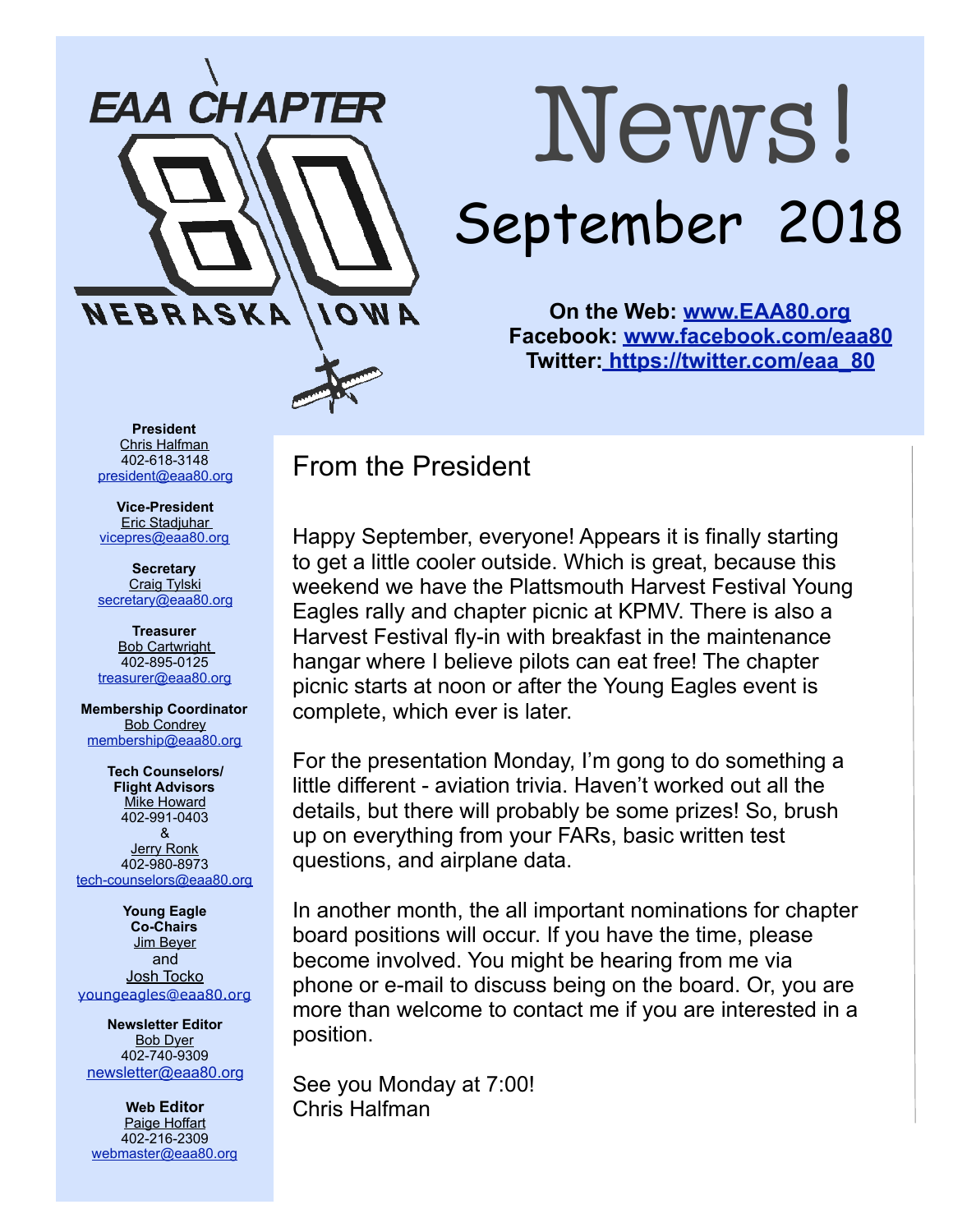### Young Eagles

Thanks to everyone who helped out on Saturday Aug 18!

Ya'll ended up flying 32 Young Eagles, which is great! Reports were that with the nice weather (finally, right?) it all went smoothly and the kids really enjoyed their flights.

Some pictures were uploaded to the chapters facebook, check them out.

Our next Young Eagle Rally is coming next Sunday, 9/9/18 starting at 9:00am.

Since it shouldn't be so hot we'll start an hour later than the last few; safety briefing at 08:40, start flying at 9:00 and finish up by 12:00. That's also enough time to chat with folks for a bit before the EAA80 picnic.

We don't have reservations for this one as I made that mistake a couple years back...so it's a first-come first-flown arrangement as part of the Plattsmouth Harvest Festival.

Please let me know if you plan to attend, just so we can have the paperwork ready for you.

Thanks for your help, fly safe!

-Jim

# **EAA Chapter 80**

#### **Meeting Minutes**

**August 2018** 

The chapter meeting was held on August 13th at Millard Airport, Oracle Aviation. The meeting was called to order at 7 PM by President Chris Halfman.

Two new members were introduced: Ben Gilbert, who recently passed his Private License check ride and has ordered an RV10 tail kit; and Bob Mears, who became a member last year, attended Oshkosh 2018, grew up flying in his parents V-tail Bonanza, and is interested in STOL aircraft.

Two guests were present: Chuck, a career pilot flying Challengers out of Eppley; and Mark from England who is an ultra-lite enthusiast.

Meeting Minutes: The July 2018 meeting minutes were approved as published.

Treasurer's Report: The August treasurer's report was approved as published. The report included receipts of \$53 (dues and 50/50). Chapter expenses totaled \$56.90. Ending balance \$16,028.21.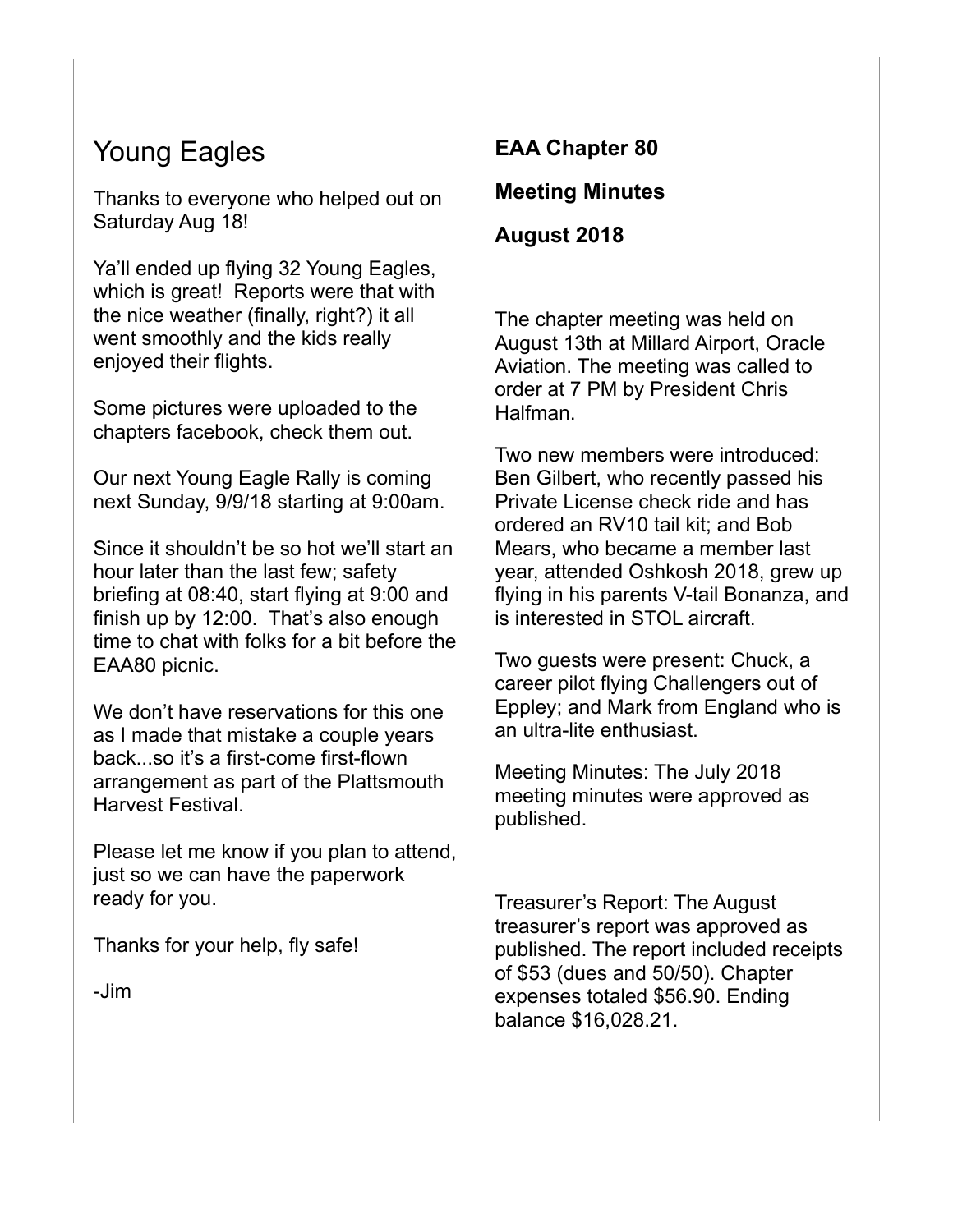Membership: Bob Condrey reported 112 members (24 have not paid their 2018 dues). Bob has a list of members who have not provided their EAA National membership number and he would like these members to provide this information.

Tech Counselors: Mike Howard had nothing to report on.

Young Eagles: The next YE rally is August 18th at Millard. On Sunday September 9th there will be a rally at Plattsmouth Airport with an EAA chapter picnic to follow. The final YE rally is October 13th at Millard.

Tools: Jerry Ronk had nothing to report.

Builder Reports:

\* Bruce Mundie has the wings on his Nieuport 28. The wing wires and tail have been rigged. The aircraft is weeks away from first flight but he needs to use the chapter scales to weight the aircraft and locate a DAR for signoff.

\* Bob Condrey is moving his RV10 to the hangar and finishing off paperwork for first flight.

\* Collin Adams (USAF) has started an RV-14 and is being deployed overseas. He is looking for RV builders to provide him advice on building an RV.

\* Bill Haas attached his Berkut wings to the fuselage and is profiling/smoothing the surfaces. He is currently installing the cowling camlocks and will then work on the engine mount.

Builders Meeting: None scheduled.

Fly-outs: Mike Howard reported that eleven aircraft and eighteen people flew out to Norfolk Barnstormers for lunch. Next fly out is after the August YE rally (Aug 18) to Albany Missouri.

Social Coordinator: There will be a chapter picnic after the September 9th YE rally at Plattsmouth. Chris Halfman is looking for help. The grill needs a new home, and they are looking for the propane tank.

Old Business:

1) 501c(3) proposal. Bruce Mundie is continuing to work on the paperwork.

2) EAA Chapter 80 sign. Josh Tocko is looking for a place to make the sign overlay, and determine the cost. Will advise at the next meeting.

3) Microphone. Ed Kirker recommended we simply purchase a lapel microphone and use the remainder of the equipment we have. A motion was made and approved to spend up to \$150.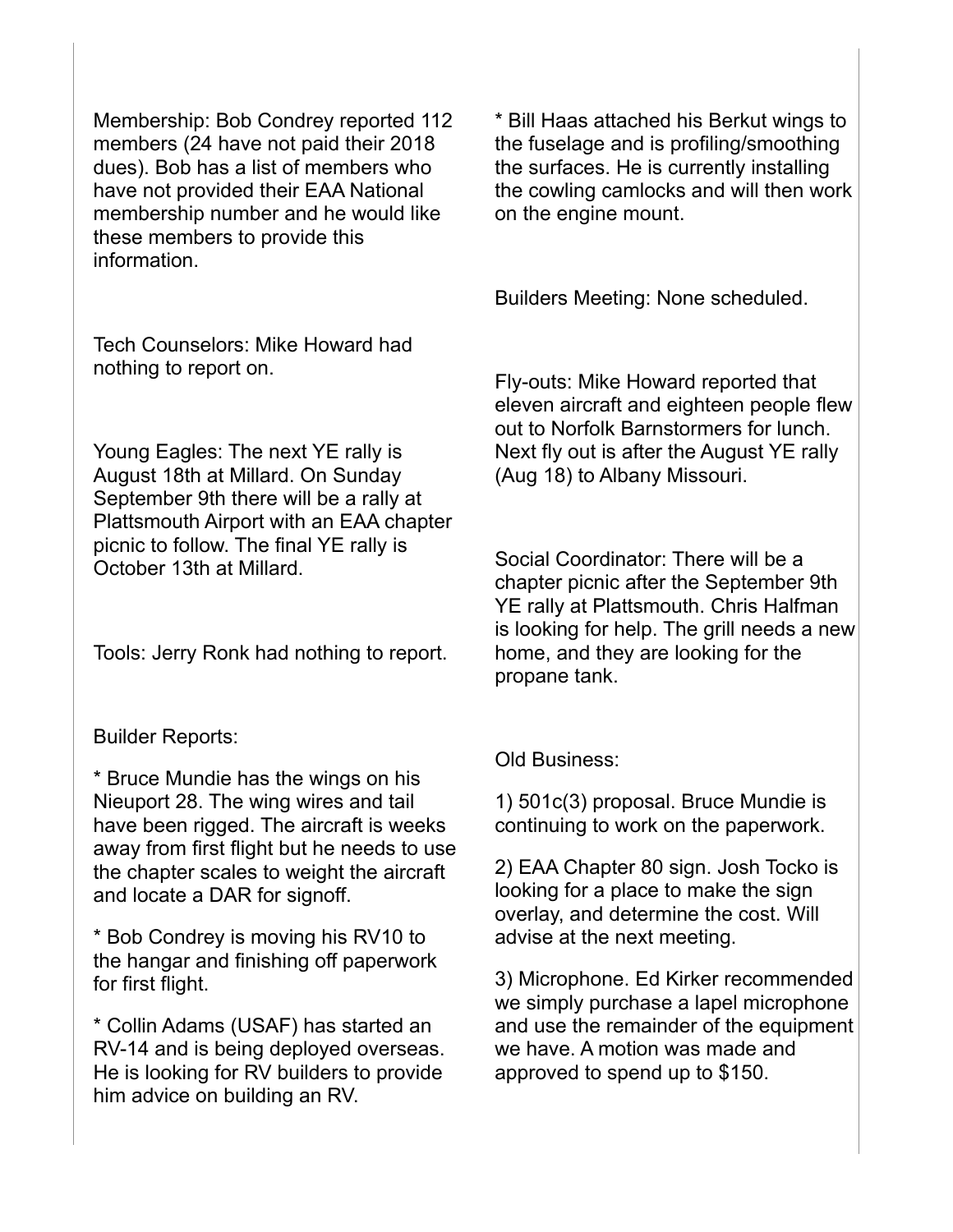4) Scholarships. Bruce Mundie is typing up a proposal for this based on previous scholarships awarded.

#### New Business:

1) Last year two scholarships were awarded; one to a UNO student, one to a Western Iowa student. It was recommended that we focus on the UNO students as there are a lot more applications (and quality applications) from these students. Mike Howard, Bob Condrey, and Bob Cartwright will committee this project again. It is too late to award for the fall semester, so they will target the Spring 2019 semester.

2) Tommy Ostlund suggested we use some of the YE funds to send kids to the EAA Air Academy.

Announcements:

1) Tom Wieduwilt mentioned that Menards is having a closeout on 8" and 12" drill bits.

2) There was a show of hands of how many members attended Air Venture 2018. A large number of hands went up.

3) Mike Howard relayed his personal observation after returning from Oshkosh of the final approach to landing stall incident of the Zenith 650 at Millard. There we no injuries and the aircraft should be re-buildable.

Presentation: Chris Halfman presented several videos of the RV-12 One Week Wonder progression during AirVenture 2018.

September Meeting: The next meeting is September 10th at 7pm, at Millard Airport Oracle Aviation.

Raffle Drawing: There was not a raffle this month.

## September **Webinars**

#### **VFR Navigation: Three Keys to the Kingdom**

**Wednesday, September 12 – 7 p.m. CDT**

Presenter: Prof. H. Paul Shuch | *Qualifies for FAA Wings credit.* [Register Now >>](http://go.eaa.org/O050H1VU0301KSBc030OamE)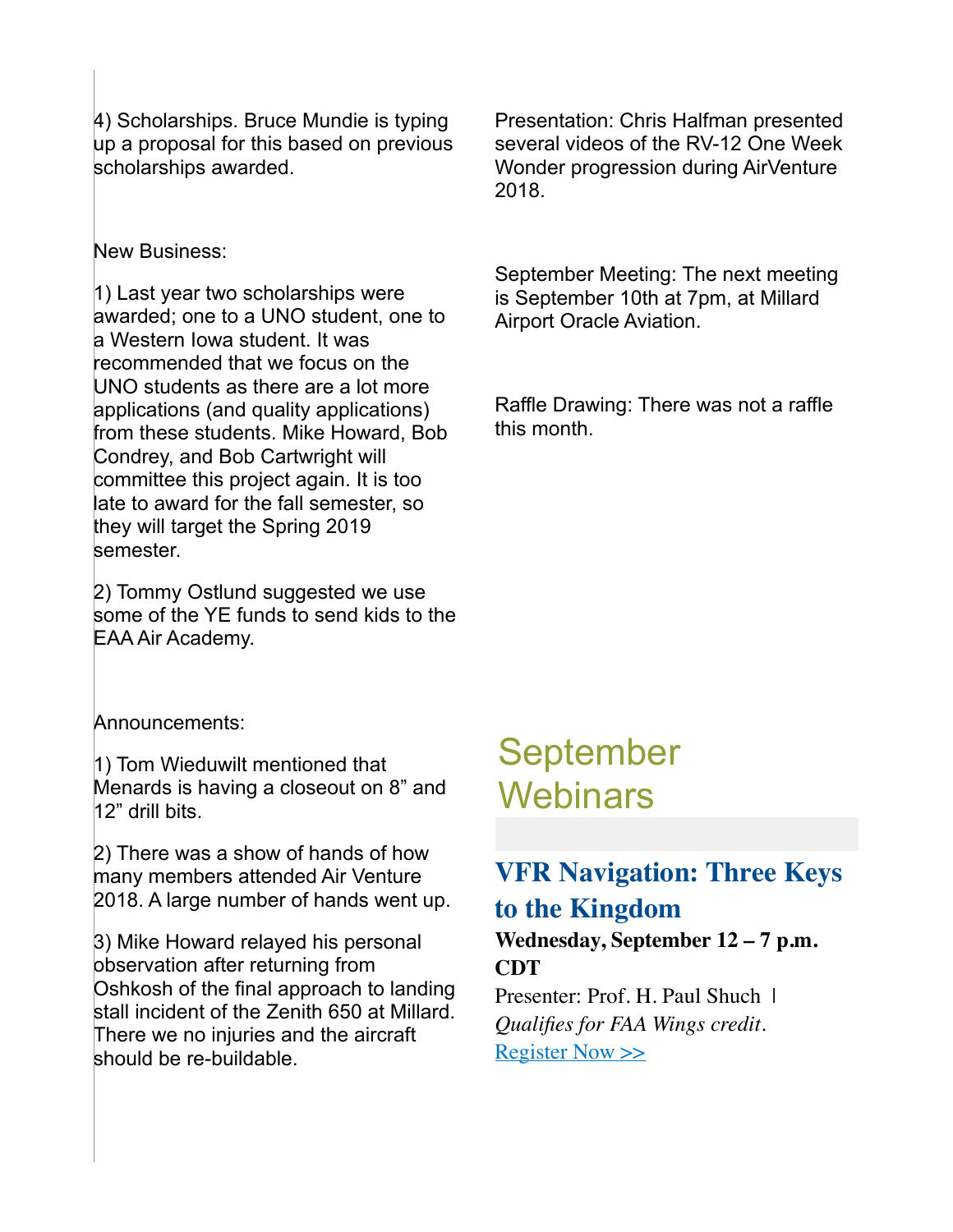## **Flying Start — A New Outreach Program For Chapters**

**Monday, September 17 – 7 p.m. CDT** Presenter: Kyle Voltz, EAA Chapters Administrator [Register Now >>](http://go.eaa.org/R00B1maEVO0030H0SdU54K1)

#### **Pass Your Checkride**

**Wednesday, September 19 – 7 p.m. CDT** Presenter: Larry Bothe | *Qualifies for FAA Wings credit.* Register Now  $\gg$ 

#### **Flying with EAA Virtual Flight Academy**

**Wednesday, September 26 – 7 p.m. CDT**

Presenter: Brandon Seltz | *Qualifies for FAA Wings credit.* [Register Now >>](http://go.eaa.org/dO0BHafK5V0Um00E16130S0)

[Register Now >>](http://go.eaa.org/jV7E0a3BS001m1HKUOg0500)

## **EAA Flying Clubs — Growing Participation in Aviation**

**Wednesday, October 10 – 7 p.m. CDT** Presenter: David Leiting, Chapter Outreach Specialist [Register Now >>](http://go.eaa.org/R00B1maEVO0030H0ShU58K1)

### **How to Prepare for an Unknown Aerobatic Sequence**

**Tuesday, October 23 – 7 p.m. CDT** Presenter: Jim Bourke Register Now  $\gg$ 

#### **Flying to the Bahamas Tuesday, October 30 – 7 p.m. CDT**

Presenter: Mike Zidziunas | *Qualifies for FAA Wings credit.* [Register Now >>](http://go.eaa.org/I0a0jSm0B1HaKO3V050EU01)

## **October Webinars**

#### **Turbocharging Systems**

**Wednesday, October 3 – 8 p.m. CDT** Presenter: Mike Busch | *Qualifies for FAA Wings and AMT credit.*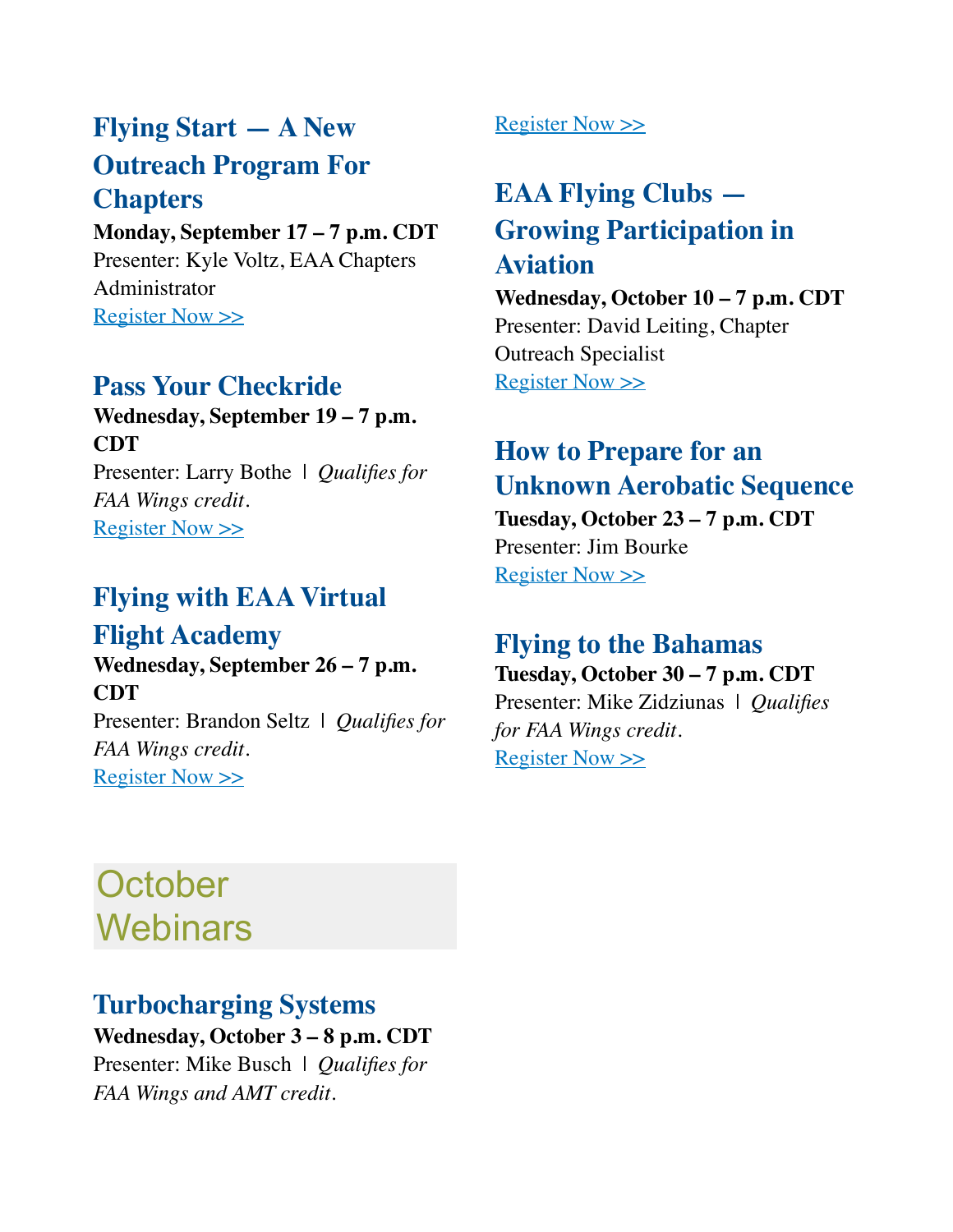|                        |                                 |             | <b>EAA 80 MONTHLY TREASURER REPORT</b> |        |                                                       |  |  |  |
|------------------------|---------------------------------|-------------|----------------------------------------|--------|-------------------------------------------------------|--|--|--|
|                        |                                 |             |                                        | Sep-18 |                                                       |  |  |  |
|                        |                                 |             |                                        |        |                                                       |  |  |  |
| Checking               |                                 |             |                                        |        |                                                       |  |  |  |
| Acct. 310              |                                 |             |                                        |        |                                                       |  |  |  |
| <b>Opening Balance</b> |                                 |             | \$16,028.21                            |        |                                                       |  |  |  |
|                        |                                 |             |                                        |        |                                                       |  |  |  |
| Receipts               |                                 |             |                                        |        |                                                       |  |  |  |
|                        | <b>FDMS</b> Dep                 |             |                                        |        |                                                       |  |  |  |
|                        | 50/50                           |             |                                        |        |                                                       |  |  |  |
|                        |                                 |             |                                        |        |                                                       |  |  |  |
|                        | <b>Dues</b>                     | Chks        |                                        |        |                                                       |  |  |  |
|                        |                                 | Cash        |                                        |        |                                                       |  |  |  |
|                        |                                 |             |                                        |        |                                                       |  |  |  |
| <b>Expenses</b>        |                                 |             |                                        |        |                                                       |  |  |  |
|                        |                                 |             |                                        |        |                                                       |  |  |  |
|                        | 8/3/2018 FDMS Fee               |             | \$4.95                                 |        |                                                       |  |  |  |
|                        | <b>FDMS Discount</b>            |             |                                        |        | FDMS is First Data Management System<br>(Credit Card) |  |  |  |
|                        |                                 |             |                                        |        |                                                       |  |  |  |
|                        | Refrsh(Mark Miller)             |             |                                        |        |                                                       |  |  |  |
|                        |                                 |             |                                        |        |                                                       |  |  |  |
|                        |                                 |             |                                        |        |                                                       |  |  |  |
|                        |                                 |             |                                        |        |                                                       |  |  |  |
|                        | (Note: Credit Card amounts will |             |                                        |        |                                                       |  |  |  |
|                        | be accounted on cash basis when |             |                                        |        |                                                       |  |  |  |
|                        | recorded on bank statwment)     |             |                                        |        |                                                       |  |  |  |
|                        |                                 |             |                                        |        |                                                       |  |  |  |
| <b>Ending Balance</b>  |                                 | \$16,023.26 |                                        |        | AS INFO September 2017 \$14,398.69                    |  |  |  |
|                        |                                 |             |                                        |        |                                                       |  |  |  |
|                        |                                 |             |                                        |        |                                                       |  |  |  |